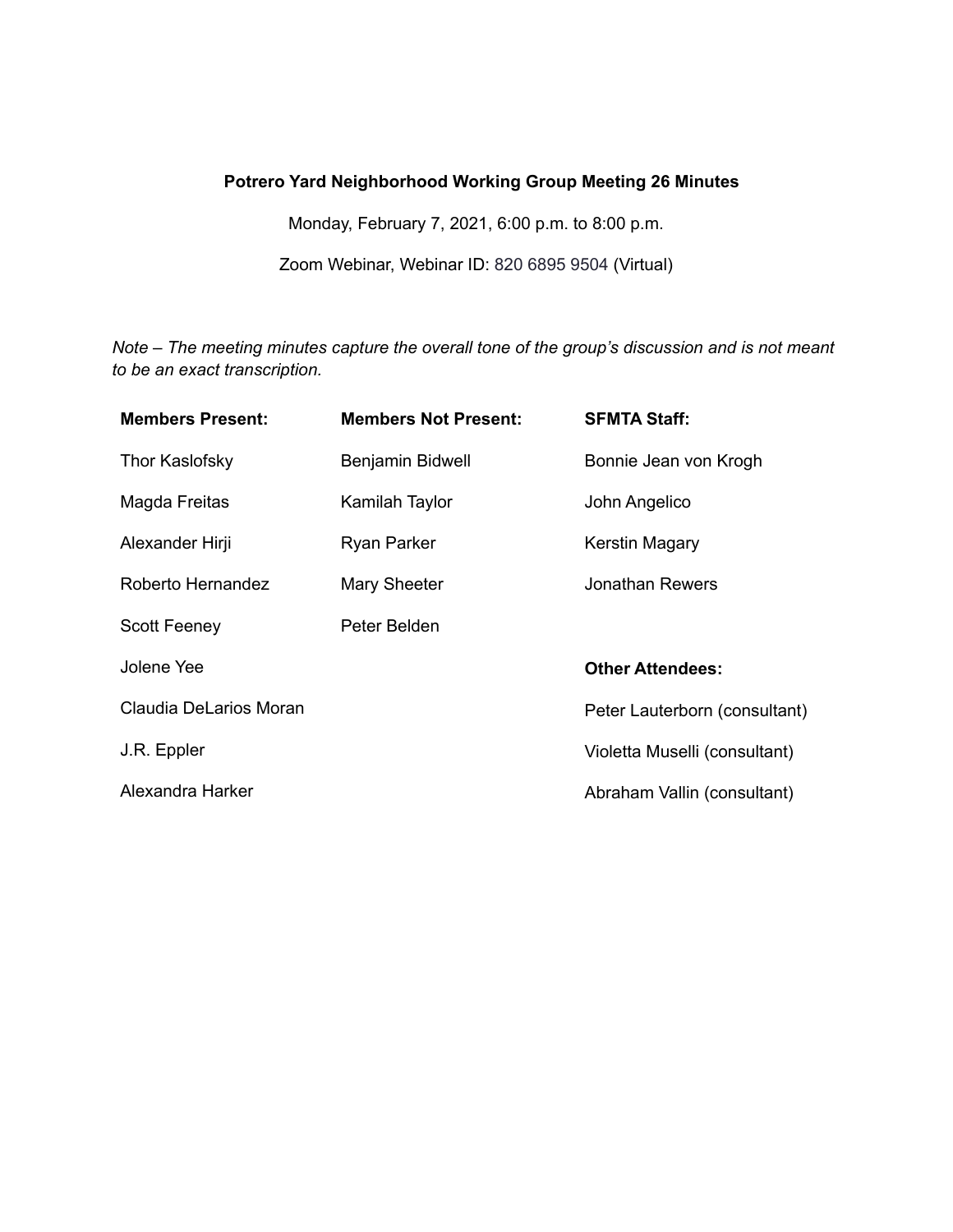### **Purpose of the Meeting**

*To discuss general updates for 2022, the General Obligation Bond, the Pre-Development Agreement (PDA), projected construction for Muni Metro East (MME) and the upcoming calendar for the Working Group*

#### **Item 1. Welcome**

*Peter Lauterborn welcomed everyone to the February meeting. Reminding Working Group members and members of the public of zoom etiquette. (Slides 1–3)*

### **Item 2. Member Check-in**

*Working Group members and the SFMTA checked in by discussing aspirations for 2022, and by Working Group members sharing general updates. (Slide 4)*

### **Item 3. SFMTA Announcements**

Kerstin Magary: (Slide 5) We had to say farewell to Licinia who took a wonderful opportunity at the San Francisco Unified School District. We miss her. All members from the SFMTA on the Potrero Yard Modernization project remain the same.

John Angelico: (Slides 6–7) As you know, the SFMTA is trying to return service back to full capacity. There are a few updates occurring in February, including full-service restoration for the J Church train. Which is now running underground again. All other metro lines have been restored to full coverage until 12 a.m. on Sundays. We are bringing back the 10 Townsend and the 21 Hayes bus line in March, alongside more lines which can be seen on our website. We appreciate your patience.

Thor Kaslofsky: I understand some shuttles will begin running to and from the Hunters Point shipyard, can you say more about that?

John Angelico: I can't speak to that, there might be another SFMTA member here that could.

Thor Kaslofsky: I can send an email about this if that's better.

Jonathan Rewers: I may be able to quickly answer that, as part of the Bayview Community Transportation Plan there was a recommendation to implement a shuttle. We've since gotten a grant to implement a pilot program. We can follow up with you on the details.

Thor Kaslofsky: Thanks Jonathan, any details would be excellent.

J.R Eppler: Quick question on the 10 Townsend, regarding stop consolidation. There are many stops very close to each other on a flat corridor of land around 15<sup>th</sup> and Alameda where not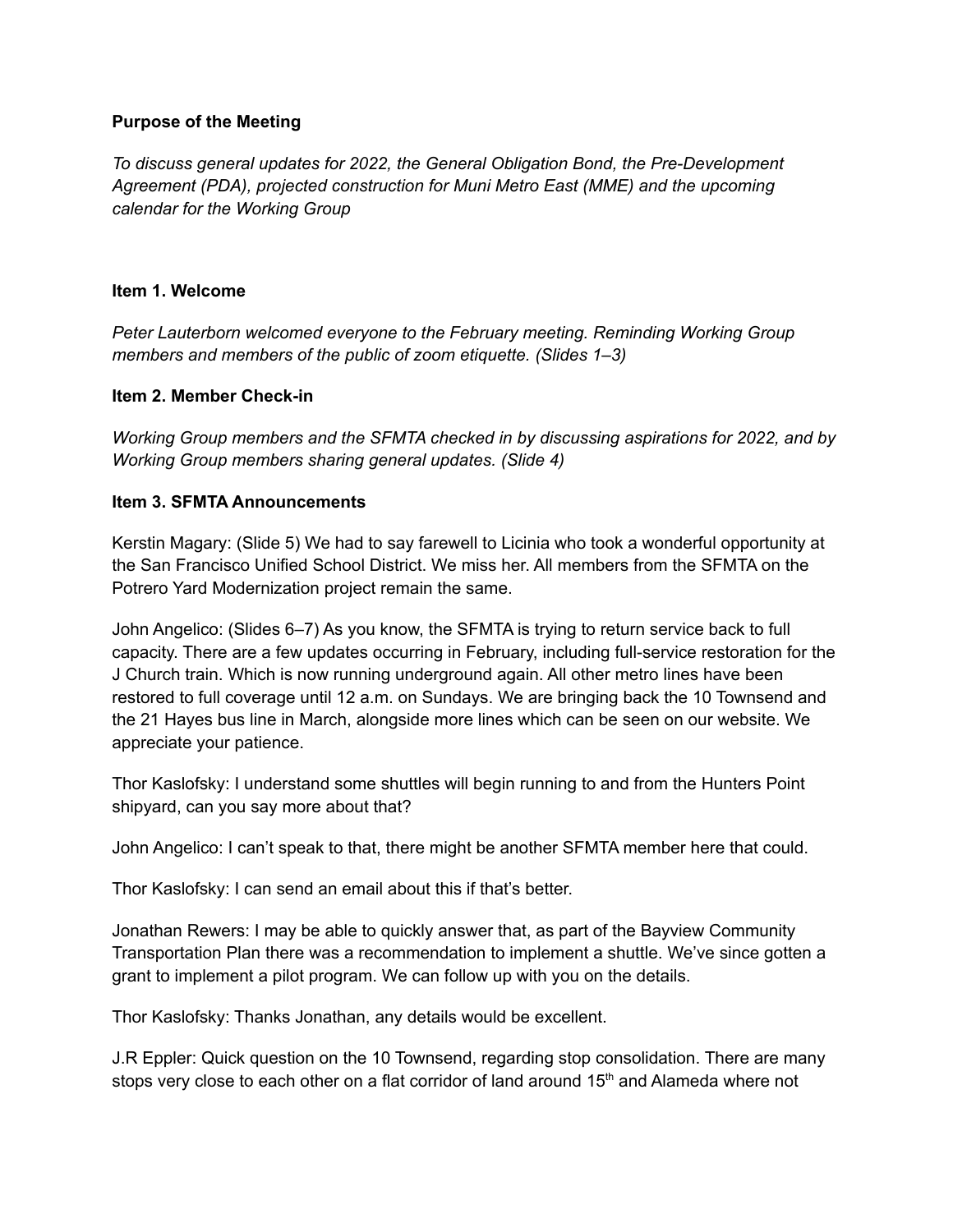many people get on. We could increase the frequency of buses if we removed that stop. Do you know anything about how that conversation has gone?

John Angelico: I don't but we're going to record your comment, file it, and get back to you. Thank you for the follow up.

### **Item 4: Updates on 1200 15 th Street**

Kerstin Magary: (Slide 8) We did a land swap and building swap with Animal Care and Control. 1200 15<sup>th</sup> Street has been city-owned since 1930. Animal Care and Control needed a different building that was bigger and renovated, so we the SFMTA gave our Overhead Lines building, built circa 1893, to Animal Care and Control in a swap approved by the Board of Supervisors. 1200 15<sup>th</sup> Street will be totally rehabbed from the bottom to the top, and the historic building façade will be kept. The building will be solar powered, the interior will be redone, and outside there will be an SFPUC sewer project. Both projects for the SFMTA and SFPUC will occur at the same time. Right now, we have about two dozen people in the building who will move out as we exit COVID as they return to their normal offices. Construction will be done by DPW. All these projects should be completed by 2026. Keep an eye on this if you're in the neighborhood.

### **Item 5. Potrero Yard Project Updates**

Bonnie Kean von Krogh: (Slide 9) We had an exciting end to the year; in November we went to the Policy and Governance Committee about next steps for the procurement process, and then received proposals from remaining developers at the end of the year. This month we are set to go back to the SFMTA board and looking forward to the spring and summer of 2022 key next steps in the procurement process are the selection of a proposer, executing the Pre-Development agreement and then construction of our temporary Muni Metro East (MME) Bus Yard.

(Slide 10) In terms of the end of last year, we ended it with a bang. The three short-listed developer teams submitted proposals. The Potrero Mission Community Partners, the Potrero Neighborhood Collective, and the Potrero Yard Community Partners all composed of different developers. You can always go back to our [website](https://www.sfmta.com/potreroyard) for details on the teams. As we head into Spring 2022 we are approaching the selection of a preferred proposer and the execution of a Pre-Development Agreement (PDA). From that selection process, there is a bunch of documentation next steps which is known as the PDA. We should be done with the selection process in the spring of 2022, with a developer team selected. This is a confidential process, and I can't share anything more.

(Slide 11) We are tentatively scheduled to go to the SFMTA board on the PDA for Potrero Yard. This means that we are requesting the board to approve our PDA to form and to authorize our director Jeffrey Tumlin to execute that agreement with a proposer team. That piece comes after the conclusion of a lengthy process last year. We had a series of lengthy one-on-ones with the three proposer teams to help us develop the terms of the PDA. That agreement is to help govern the next year-and-a-half of the project. During the PDA process the developer team will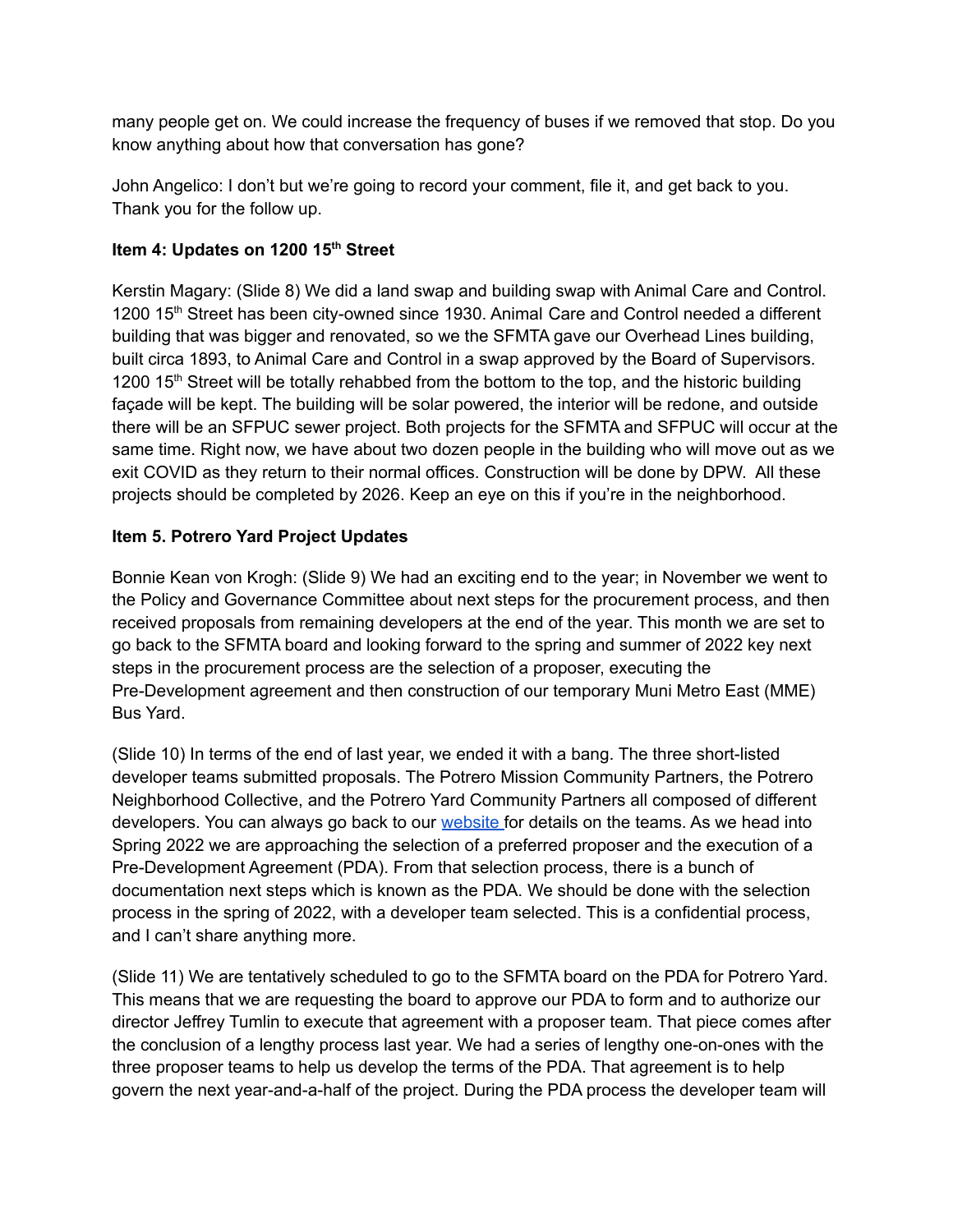come up with a number of plans, everything from a project management delivery plan and a POETS plan — a public outreach and engagement plan, working closely with the SFMTA — so we can identify where we have opportunities for more engagement, and where we will determine how we can further solicit feedback. The public benefits of the project will be a place where the community can weigh in further. Only after the PDA is signed can the development team start pursuing funding possibilities for things like affordable housing. The PDA will govern site due diligence, schematic design for both the housing and bus yard components. The PDA's term sheet will help determine the outline for what the Project Agreement looks like.

A key part of this process will include the past Entitlement Process. The project has already gone through the draft EIR (DEIR) process. This next step will take those draft recommendations and assessments to move onto the final EIR process which will all determine the final CEQA clearance for the project. Rezoning will also be part of this. This project will have its own ordinance for height and bulk. The final EIR will have to be within the envelope of the DEIR. It can be smaller, but not larger. Design-build and facility maintenance contractor procurement also happens during this time.

(Slide 12) In terms of looking ahead for construction, we are building a new temporary bus yard, Muni Metro East (MME), which will be used for expansion of our fleet but will also be used as we reconstruct various yards. Potrero Yard being the first one. Our bus operations would move to MME while Potrero Yard is under construction. Before moving operations there, we must complete building MME. That will kick off this summer and run through early 2024. Potrero Yard construction would begin in 2024–2027. Any questions so far?

Claudia DeLarios Moran: Regarding the PDA (Slide 11), can you tell me more about what details are baked into bullet point number 3, the Housing development approach, schedule, feasibility, and pursuit of funding? My understanding is we still have the floor of affordable housing at 50% and the envelope is minimum 50%. I'd like to make sure this is independent of funding.

Bonnie Jean von Krogh: Yes, that's right, in the RFP it specifies minimum 50% up to 100% affordable housing.

Claudia DeLarios Moran: How is the percentage finally determined? What is the commitment of the development teams to pursue more than 50% affordable housing?

Jonathan Rewers: I am the acting financial officer of the SFMTA, but my "real job" is also the Building Progress program manager. The answer is that we will be going back and forth with the development teams. The housing component of the Potrero Yard is independently financed by the developer. There are two elements at play: one is the percentage of total units that are affordable, and the other is the total number of units. It is up to each developer to propose their plan. For example, one proposer might propose the floor of 50% affordable units, with a high total number of units in their proposal. While another might propose 100% affordable units, with fewer units overall. The financing packages, and different approaches to construction will also be elements in making that affordable percentage decision.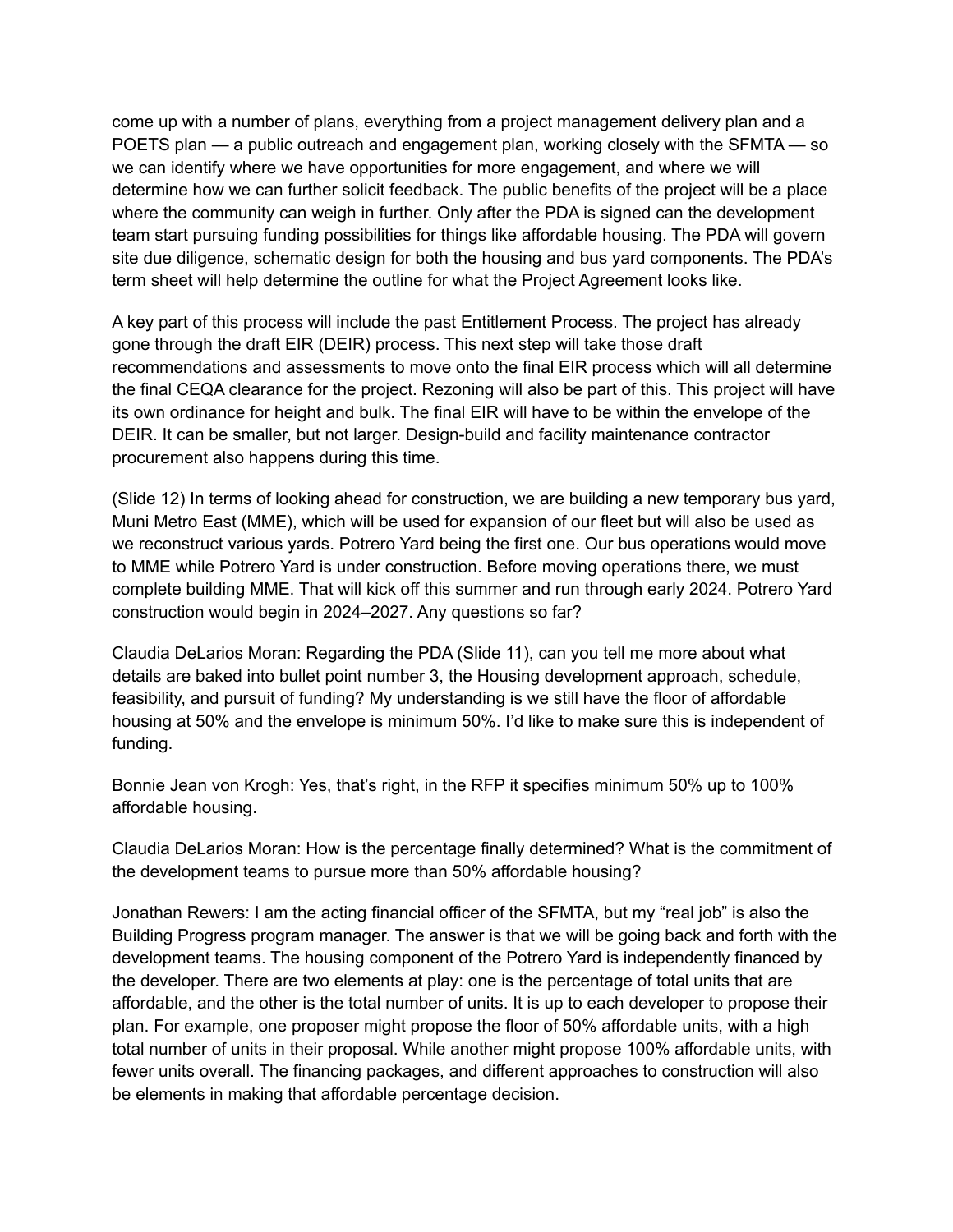*Peter Lauterborn asked if Claudia had any follow up questions or comments.*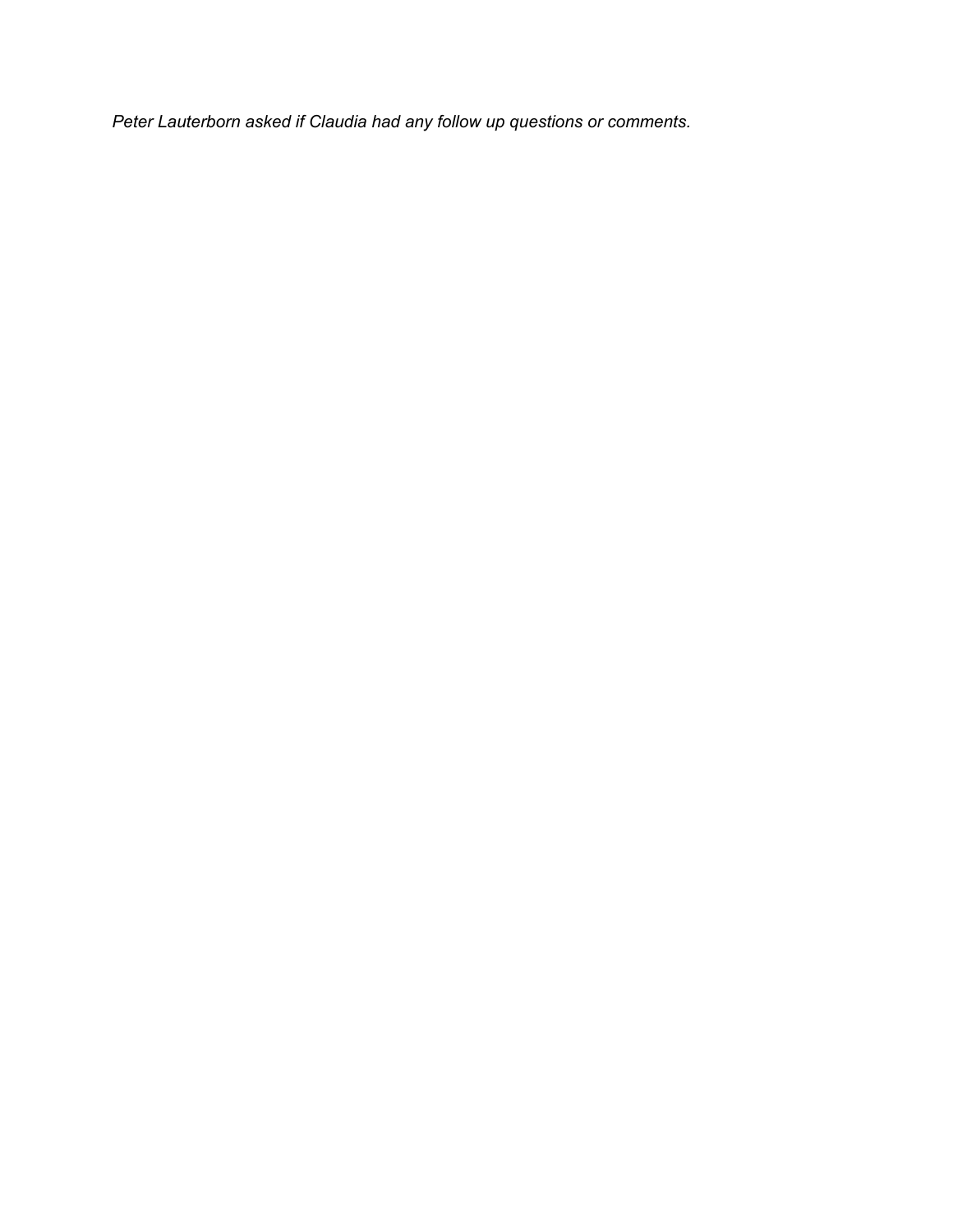Claudia DeLarios Moran: This is the essential question for me. As we move through this process, who is overseeing this part of it and what are the kinds of conversations we are having with developers and how are we making sure we get the best deal for the neighborhood in terms of maintaining this part of the city as an affordable place to live.

Scott Feeney: You mentioned that the proposed building could be smaller than the draft EIR envelope. Are we anticipating that it would be smaller, and are we still shooting for the same number of units, which was 575 units?.

Bonnie Jean von Krogh: No. I am not saying it will be smaller. Sorry I was trying to suggest that the proposer can't exceed the envelope. We don't know what's been proposed as that's confidential. We specified the desire for 575 units in the RFP.

Scott Feeney: I have another question (Slide 12), as SFMTA shifts operations to MME and rebuilding other bus yards, is there the potential that if the SFMTA tries to expand service and their fleet that existing bus yards and MME will become bottlenecks?

Jonathan Rewers: The Potrero Yard Project is a part of the Modernization Program which was designed in parallel with the planned growth of the Muni fleets based on future expansions of service. The driving factor of the Potrero Yard schedule is for bus capacity to exist by the time it's required. Two elements are required for the new Potrero Yard. One is to have the capacity to store, maintain and charge the first full procurement of battery electric buses, and the other is to return the trolley coach fleet at MME back to Potrero Yard. The Potrero project and the following Modernization projects align with the projections to increase the Muni fleet.

Scott Feeney: What is the assumption approach, what would service be in 2027 as a percent of what it was in 2019?

Jonathan Rewers: We knew more about that before the pandemic than we do now. Generally, we assume a net 20% growth in overall Muni service. Closely following development projects across the city we will be tracking the eastern and southeast of the city as density increases. The infrastructure will not hold back the growth of service, what would hold back the growth of service would largely be if the agency can *pay* for that expanded service. This whole infrastructure program was meant to ensure infrastructure would not be a constraint.

Scott Feeney: So if the Potrero Yard is completed on time, there's going to be a lot of slack in the infrastructure capacity?

Jonathan Rewers: Every procurement that we've done since 2014 have been net expansions of the fleet. When we look at the next replacements, we might upsize vehicles, so the net number might be the same but the size of the vehicles would be larger. As an example, Potrero Yard allows for 60ft coaches. We will have the ability to do 60ft or 40ft battery electric buses depending on the need. With each new facility we are trying to build in redundancy to allow us to have any type of fleet. As an example, at our newest yard at Islais Creek, that facility can maintain a 40ft or a 60ft, which allows for flexibility in the future for us to expand service or add more vehicles.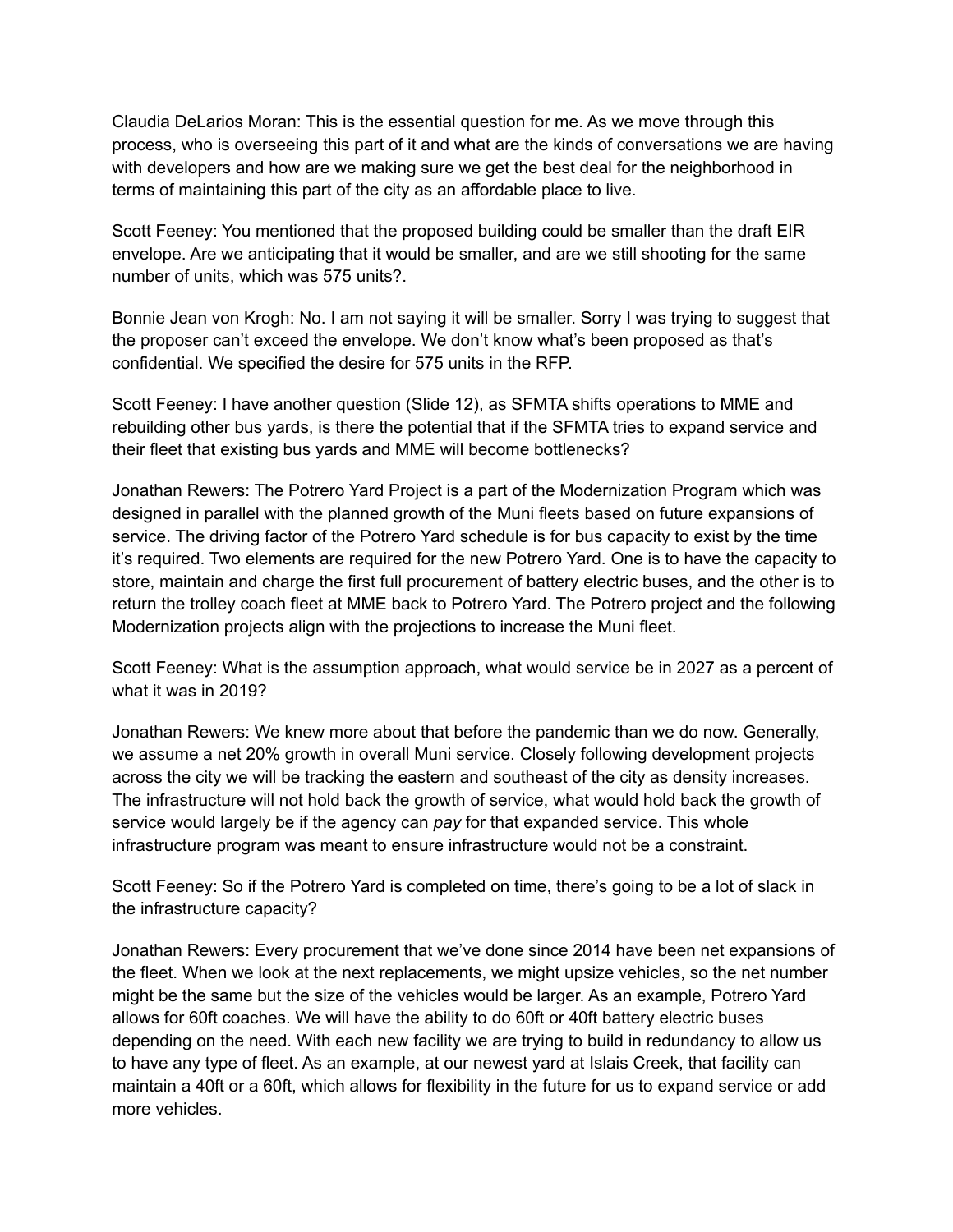Alexander Hirji: Is there any reason behind the prioritization of items for the PDA on slide 11?

Bonnie Jean von Krogh: The points could be bulleted, they are not listed in a chronological or prioritization order.

Alexander Hirji: Is there a risk of sinking during construction (Slide 12) with MME's settlement pattern? And the MME project being delayed?

Jonathan Rewers: On the four acres we have mitigated this issue, and there will have to be a lot of site remediation soil movement to continue addressing this issue. MME is designed so that we're going to store water and drainage on site to use for the on-site bus washer. Keeping it all self-contained. The one possible issue is the power requirement as we're adding storage for the trolley coaches. We're on the very edge for what the existing design allows for. As the existing site was meant for an expansion of the LRV trains on-site. We think we can make it work with the assistance of PG&E. That's the only minor risk we're concerned about. In the future as MME becomes a site for rail service, the issue you are talking about (site settlement) we might have to deal with.

# **Item 6. Transportation 2050–2022 Muni Reliability and Street Safety Bond**

Jonathan Rewers: (Slide 13) This past summer the agency released Transportation 2050, which details how the agency can implement its vision and what financial resources would be required in the next 30 years. The first initiative out of Transportation 2050 is the proposed 2022 Muni Reliability and Street Safety Bond. It will go for a final vote to the Board of Supervisors tomorrow. Transportation 2050 is an update of two prior Transportation Task Forces.

(Slide 14) One asked for by Mayor Ed Lee in 2013, and another in 2018 to update the 2013 report. Both reports recommended that the SFMTA get two transportation General Obligation (GO) Bonds, of \$500M dollars each. The first was secured in November 2014 after the 2013 T2030 report after passing by 71% approval from San Francisco voters. The second was recommended and reaffirmed by the 2018 T2045 Report and will be voted on this June 2022.

(Slide 15) The focus of the bond up for vote is on three core areas based on extensive outreach. These areas are improvement of the transportation system and its core and key infrastructure, focusing on reliability instead of replacing the existing components of the system, and improving the safety of streets by promoting and advancing towards Vision Zero SF.

(Slide 16) When we looked and designed the program of the bond, there were three key elements. The first was project delivery. To advance delivery of projects, we will focus on projects that require cash flow and where that cash flow can be spent in 1-3 years, project concepts and initial planning are complete and technical resources are in place to deliver the project. As we don't want projects to be delayed as they have been in the past. Second, regarding General Obligation Bonds in the state of California, assets need to be good for 15 years or more. This means a focus on civil, heavy infrastructure. Lighter things, which have a shorter lifespan like streetlights and crosswalk painting are typically not allowed, but I will explain how we found a way to get some of these elements into this program. Lastly, with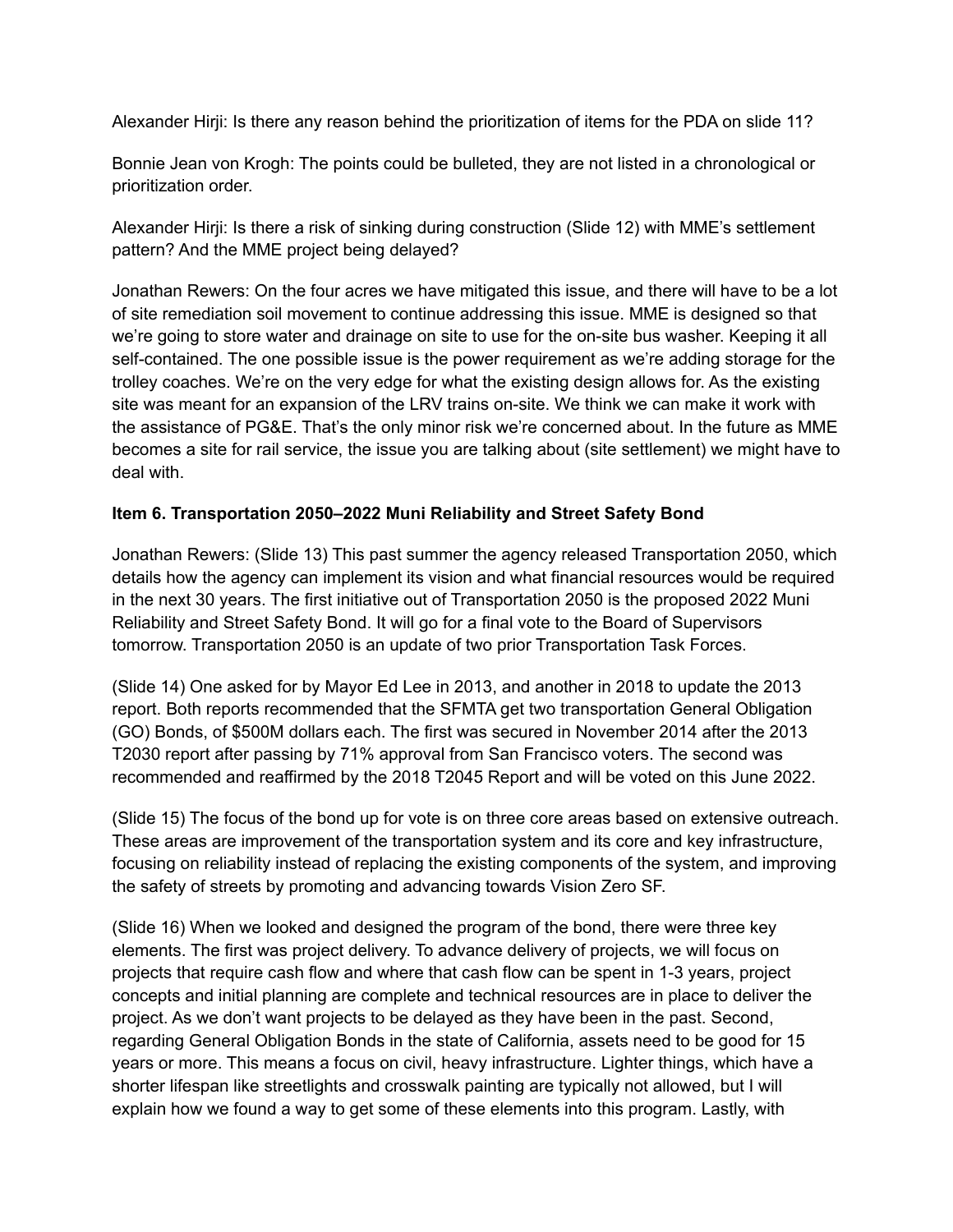regards to the bond program we looked at things that are hard to fund through state or federal sources or are not significantly funded through transportation sales tax which are critical.

Where are there gaps not funded by the San Francisco Transportation sales tax or the recent infrastructure bill. These are the improvements that San Francisco must self-fund.

That said, you'll see the overall funding here (slide 17). The largest chunk of money would go to the agency's bus yard and infrastructure projects (\$286M) as we can't use the two previously mentioned funding mechanisms. The amounts remaining (\$114M) would go towards street and transit infrastructure, in accordance with the 2014 GO Bond. (Slide 18) This would include streetlight & crossing infrastructure, corridor projects, and traffic calming projects intended to slow down people driving. More specifically, the \$286M is meant to support the electrification of our facilities for future fleets, additional upgrades to existing facilities, replacing maintenance bays, and supporting the expansion of the fleet through small projects like MME.

# *Technical issues caused the screen sharing to be paused. Questions were taken from the Working Group while the technical issue was being resolved.*

Claudia DeLarios Moran: In reference to the PDA, what bullet does parking mitigation/community impact fall into? As a neighbor who already experiences difficulty finding parking in the neighborhood I wonder what are the plans to mitigate parking demand for the 575 units?

Jonathan Rewers: The only planned parking for vehicles outside of buses, are for non-revenue maintenance vehicles. We have started a TDM plan for the site, and we're awaiting the recommendations from that. It's likely that once we have the lead developer, one of the elements we'll have to determine is the urban design and we'll look at the surrounding blocks and attempt to develop a parking plan like the Woods Yard site and go the to the MTAB to legislate those changes

Roberto Hernandez: I want to address this bond issue. What has SFMTA done to get funding from the \$2.3 trillion bill that was passed by the House for infrastructure?

Jonathan Rewers: That's a great question, as that funding is already integrated into the bond programs overall, our region will receive a couple billion dollars. Much of that funding will be in the form of nationally competitive grants that the SFMTA has competed for in the past and will compete for again this round. These include the RAISE grant \$40-50 million a year, the Bus & Bus Facilities Grant which we've applied for in the past for about \$4-5 million. The Low or No Emission (Low-No) Grant Program which has increased in that bill by 1500% to support agencies across the US to convert to electric buses. We expect the formula funds within the region to go up maybe by 10-15 million dollars. Those dollars go to rail and overhead projects. We did heavy advocacy to get that Federal bill done. This bond is meant to leverage and enhance these sources. We're looking to pursue the Transportation Infrastructure Finance and Innovation Act (TIFIA) for this project specifically. Although if we choose to federalize this project, we could delay the completion by one to two years because of the federal NEPA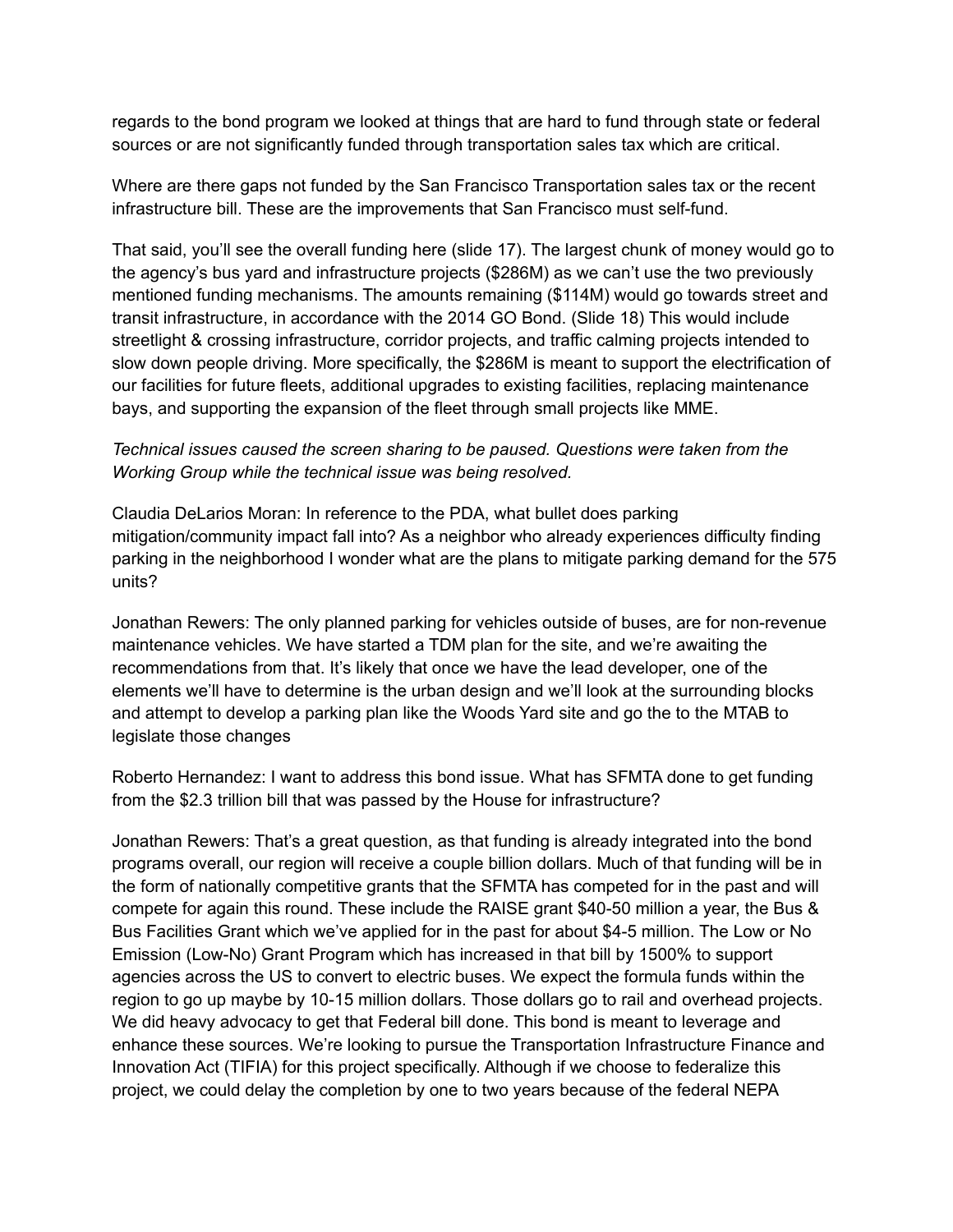process, etc. Which doesn't mean it's off the table, but it might be more expensive to delay it in pursuit of these federal grants.

Roberto Hernandez: I have seen a lot of delays. I don't have very much faith that a project of this magnitude will be completed in time.

Jonathan Rewers: I want this group to remember that in three years we have a draft EIR done, we got special legislation approved to do a public-private partnership, went through the full RFQ and got three amazing development teams and now we are in RFP. The speed of getting that done and while respectfully working with the community is pretty unusual for an MTA project. I am hoping that this track record of innovation and outstanding outreach continues to meet the schedule for this project.

Roberto Hernandez: For me the delay would be the construction. But we don't have to continue on this subject. The state of California has the biggest surplus in the history of California. The governor said that he would fund transportation, specifically green transportation. Is there an amount that will be given by the state to this project?

Jonathan Rewers: This project and all facilities projects have written a joint letter with all agencies across the region, and we participated in the last budget process with the state, and the current ask is that 75% of the state surplus dollars go to the state Transit Assistance Program which is a pass-through-by formula to all the local transit agencies. So we, the SFMTA, could spend it on operations & service or capital. The remainder of the 25% would go to the Transit Inner City Rail program. We're working on follow up legislation, and a trailer bill which would make the criteria for that program a little broader. Which could allow funding for the Kirkland Yard Project to allow for added capacity as the electric fleet grows. We are directly working with the state to get our facilities funded to meet the needs of San Francisco.

Peter Lauterborn: Thank you for that. Jonathan, could you continue with the presentation.

Jonathan Rewers: (Slide 19) This is the second of the transit funding categories. This includes Muni Forward projects such as dedicated lanes, boarding improvements, Transit Signal & Priority Upgrades, and Travel Time Reduction.

One of the key elements of modernizing our Muni Metro Network is replacement of the train control system. Which is estimated to be over \$500M.This is an example of a project where we can submit for federal and state funding. (Slide 20) On March 3 we will be submitting for a state grant, for \$140M that will fund major improvements on the Muni Metro. This \$10M from the city shows the local commitment to the project which can be leveraged.

(Slide 21) On the streetside, we should replace our traffic signals every 30 years, and we are currently on a 60-year replacement cycle. We do not have the technology to be able to control all our traffic signals from our traffic management center. This \$42M allotment is to help us catch up and allow us to put in the technology to expand pedestrian countdowns, add audible signals and other improvements (CPS, APS, Curb to Curb) at complete intersections.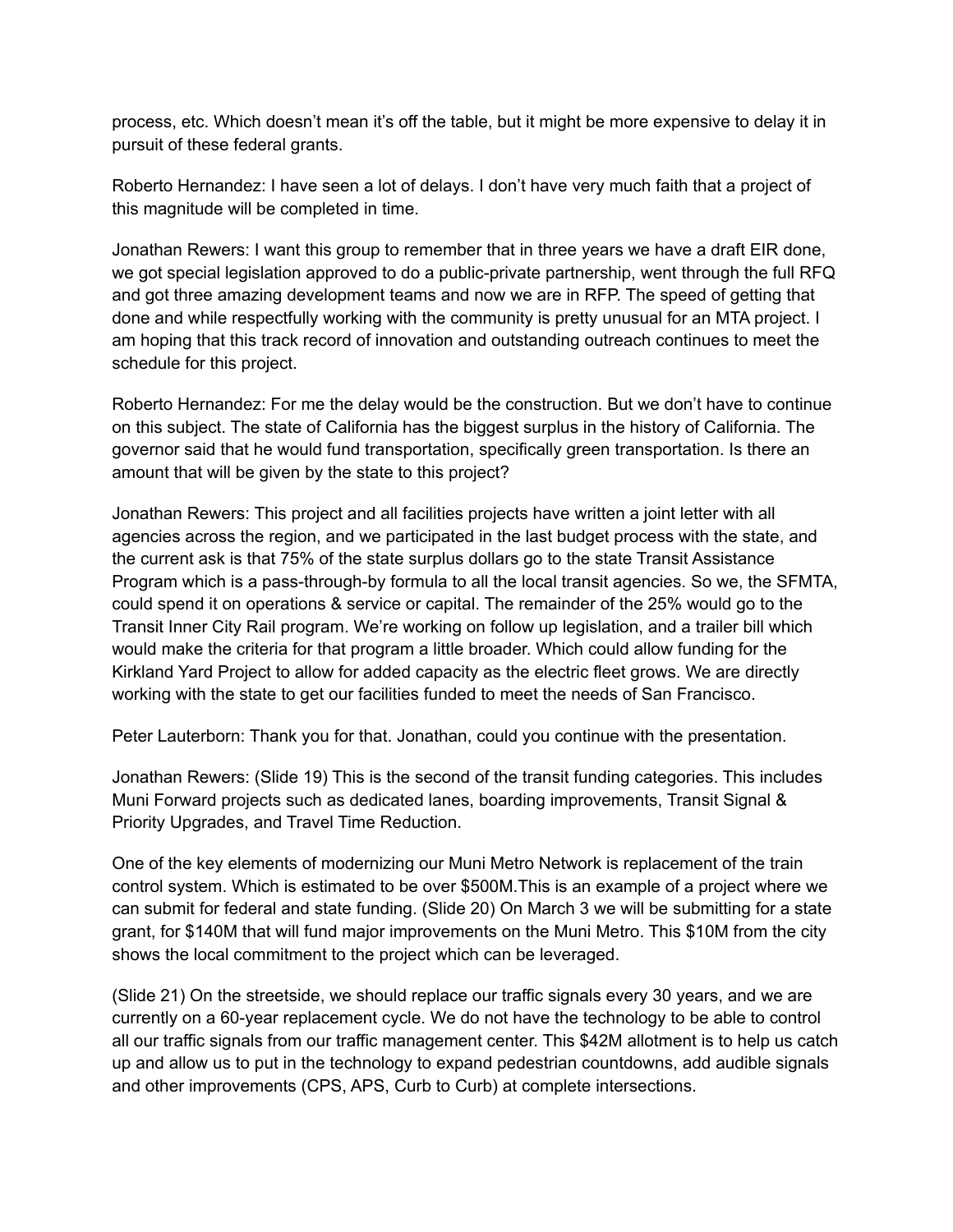(Slide 22) The second \$42M is for major corridors, this is where we're going to do major improvements along numerous streets like Potrero Street which is now complete with signal improvements, bike lanes and curb improvements. These dollars will help us leverage several grants from the state from the Active Transportation Program and a future Vision Zero program that has not been defined by the USDOT but we are working on, showing San francisco's local commitment to these projects will help us bring in those significant state and federal dollars.

(Slide 23) Lastly is #30M for the Speed Management Program. There is a significant component that includes improvements to the High Injury Network intersections we want to complete by the 2024 deadline. in alignment with Vision Zero SF. These would largely be quick build improvements and speed reduction improvements. Although the average age of the improvements on these bonds needs to be 15 years, because we have our facilities as assets with a useful life of 75 to 100 years, this means we can add a component of improvements that are less than 15 years – like smaller, lighter projects like these. This \$30M should be enough to complete improvements along the High Injury Network in the quick-build style.

Bonnie Jean von Krogh: (Slide 24) Overall, the gist of this next slide is that the \$400M Muni Reliability and Street Safety Bond is within the city's overall bond program. You may have seen earthquake and safety bonds, parks bonds — this is a transportation bond. You see the average cost on this slide and should understand that the city has a current debt management policy for their overall bond program. The Muni Reliability bond is a part of that, and the policy is to keep the property tax rate for City general obligation bonds at or below the 2006 rate. That means that new bonds only get issued when old bonds are retired.

Then finally (Slide 25), you can see in this overall list that this bond is just one piece of the overall funding puzzle that SFMTA is working with. The Board of Supervisors is debating putting this bond on the ballot tomorrow. As Jonathan said, federal grants and state grants are also a key part of our program, as well as looking at what we can do in the future that addresses the SFMTA's overall needs. These are all things that the Transportation 2050 team is considering.

In Chat – Jolene Yee: Regarding residential parking permits (RPP), my understanding is that the residential parking program is expanding in our neighborhood to include many of the streets.

Bonnie Jean von Krogh: I don't know but I can certainly find out.

Jolene Yee: My understanding is that right now there is a plan going around to expand it and it looks like it includes streets around this project. What I've heard from people in other large buildings is that they are not actually granted street parking permits, like the W permit. It might be something to share with residents if there is a concern about parking availability.

Bonnie Jean von Krogh: I will investigate it and loop back.

J.R Eppler: I think having RPP folks come in to talk about the plan as part of this project is going to be important. My question is about traffic particularly along the High Injury Network, as my understanding is that the current definition of the high injury network is tied to out-of-date information. What are the plans to update it?. I only ask because roadways and traffic use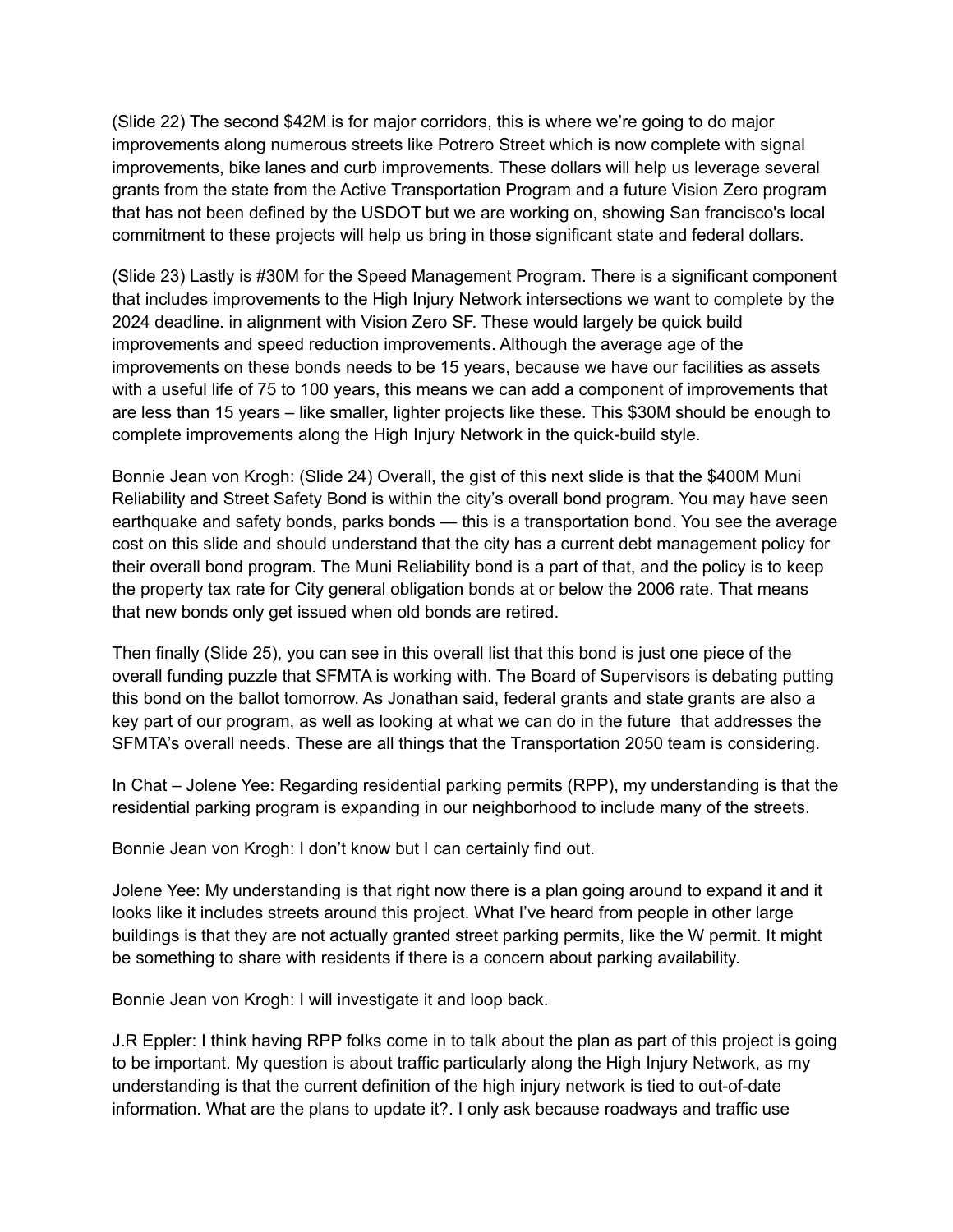patterns in our neck of the woods have changed dramatically over the last six or so years.It seems to follow that conflicts between cars and pedestrians have also changed.

Jonathan Rewers: That's a great question. We work with the Department of Public Health using traffic related injury and fatality data. Then the network is updated depending on the frequency of incidents by intersection or corridor. You are right that it's not perfect as it's always based on older data. It takes a long period of time either for the Police Department and/or the CHP to report this data. You're not wrong that the nature of streets and their use can change over that time.It's always been an issue the MTA has been dealing with.

It doesn't mean that if we get a request that we still won't do separate requests and traffic analysis through the regular Traffic Calming program. You are not wrong that the nature of streets change. We update the network every two or so years based on the data we have. The methodology of the network is in the Vision Zero SF Action Strategy released a couple of months ago.

J.R Eppler: The regular Traffic Calming process is frustrating for neighborhoods experiencing large amounts of growth as the improvements are not nearly comprehensive enough for traffic mitigation.

Alex Harker: I know at one point Daniel Sheeter (former SFMTA employee) gave a presentation on bicycling along 17<sup>th</sup> street. I wonder if that was baked into this process.

Jonathan Rewers: Yes, that is a pre-existing condition that was assumed in the RFP. This will develop more once we get into the design and the nature of the streets around the project with the lead developer.

In Chat - Bonnie Jean von Krogh: Here is the latest Vision Zero Action Strategy: [https://www.sfmta.com/sites/default/files/reports-and-documents/2021/11/vzsf\\_as\\_111021\\_spre](https://www.sfmta.com/sites/default/files/reports-and-documents/2021/11/vzsf_as_111021_spreads-final.pdf) [ads-final.pdf](https://www.sfmta.com/sites/default/files/reports-and-documents/2021/11/vzsf_as_111021_spreads-final.pdf)

### **Item 7. PYNWG Meeting Calendar & Logistics**

Bonnie Jean von Krogh: (Slide 26) It's our first meeting of 2022, so let's map out our meetings for the rest of the year. We've mapped out what meetings would potentially look like. Would this group like to stay with that? We did get feedback from someone who can't meet Monday or Tuesdays. I wanted to ensure the current trend of meetings is working for most people. As I mentioned, the procurement process is ongoing through Spring. It may be that the group would like to move to every other month. We won't have really large updates on the project itself until the developer team has been selected. I also wanted to get a sense if people would prefer to go back to in-person once it is safe to do so, or try a hybrid format?

Jolene Yee: I prefer virtual, it makes it easy with family and schedules. When would the procurement process be over?

Bonnie Jean von Krogh: It's going on through the Spring. It may be done by the May meeting.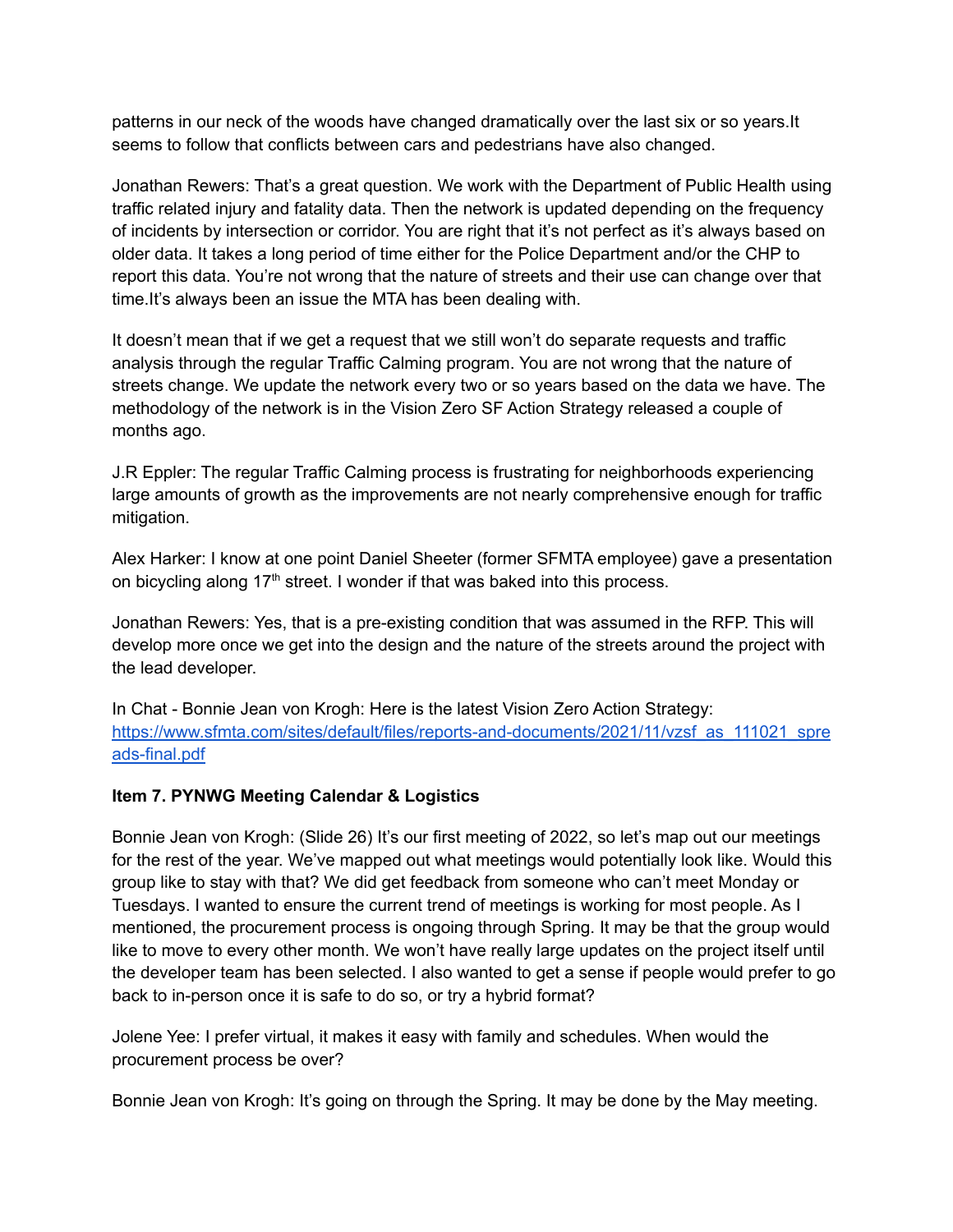Roberto Hernandez: Is anyone from our Working Group going to be a part of the procurement process?

Bonnie Jean von Krogh: The Working Group had a lot of input into the RFP itself. We integrated questions from the Working Group into the RFP, and this group had heavy input on certain elements of it, like the housing element. I believe it was discussed that the Working Group would not have a representative on the panel. So now that we are in the procurement process the Working Group does not have representation in this piece of it since it is a confidential process.

Alex Harker: In addition to working on the RFP, I know that we developed questions to ask the developers during the selection process. Did we hear back?

Bonnie Jean von Krogh: Yes, so those questions went into the RFP and they must respond to those questions as part of their submission. Once the selection process has concluded, then you will be able to see their responses.

Alex Harker: But only after one of them has been selected?

Bonnie Jean von Krogh: Yes, the process is confidential until its conclusion and then it will be public information.

Scott Feeney: If it's safe in terms of COVID, I would prefer to meet in-person. Having been a part of these meetings both virtual and in-person I found that when we were in-person we talk more openly, people are more focused, and we move faster. No time spent on tech glitches. So by moving faster and being more focused we could give people more of their time back.

Magda Freitas: This is about the questions that I submitted during the draft EIR process, where can these be found?

Kerstin Magary: The draft EIR questions are all published by the Planning Department, and so they should all be available online [\(website](https://sfplanning.org/environmental-review-documents)). The Final EIR will be done after the selection of a proposed developer. It's all online under 2500 Mariposa Street.

Bonnie Jean von Krogh: Magda I can pass on a contact, so you don't have to search for it.

Claudia Delarios Moran: Once we secure a developer, do we get a say in the composition of the workforce hired for the construction of the bus yard? Is there a possibility of hiring people/companies from the neighborhood, or companies owned by minority individuals?

Kerstin Magary: There will have to be a workforce development plan proposed by the lead developer and the SFMTA and Public Works will review that. There are requirements within the RFP detailing how that should be done.

Claudia Delarios Moran: Are those standard City policies or is that something the Working Group has a say in?